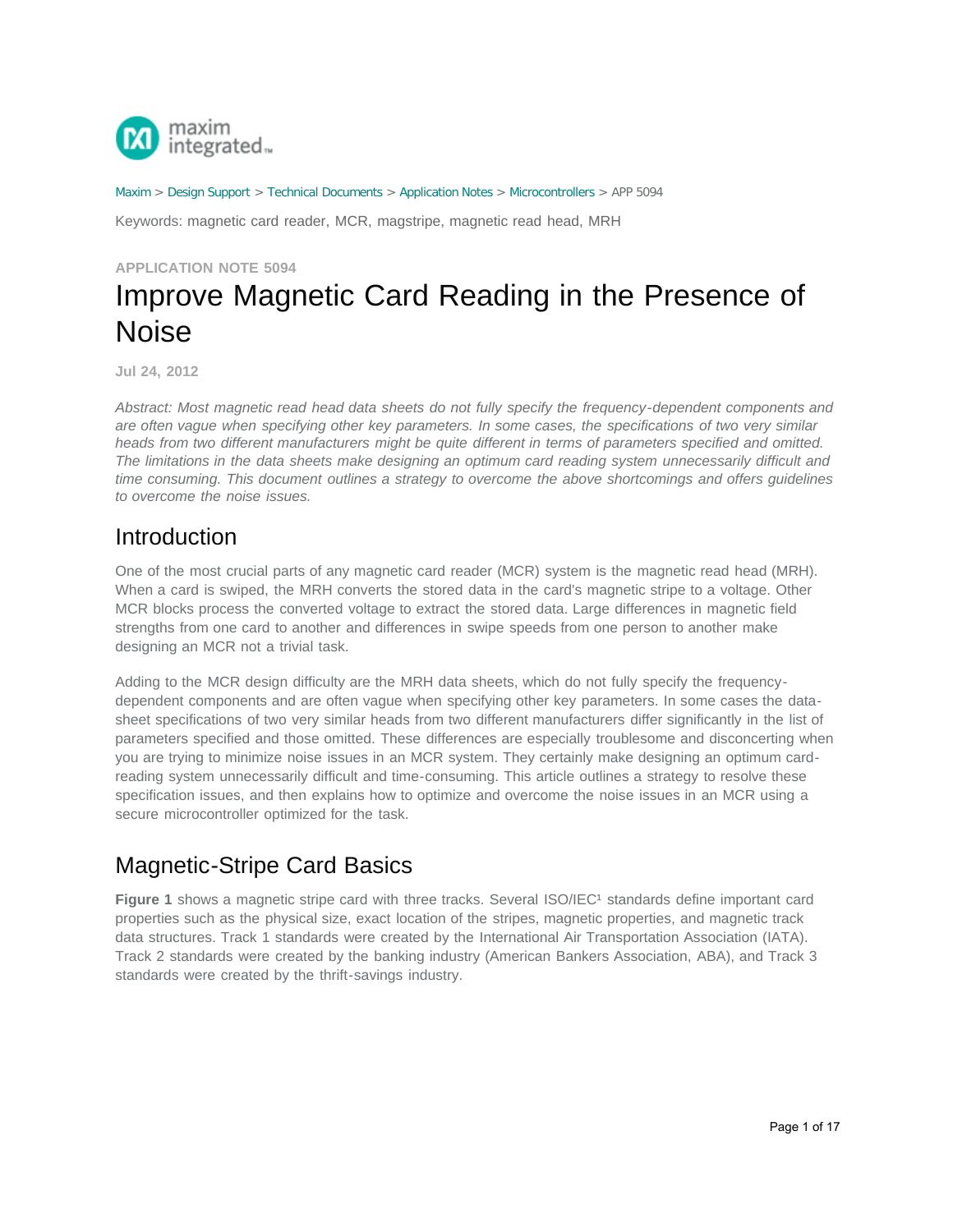| Track 1: IATA, 210 bits/in  |  |
|-----------------------------|--|
| Track 2: ABA, 75 bits/in    |  |
| Track 3 THRIFT, 210 bits/in |  |
| Magnetic Stripe Card        |  |
|                             |  |
|                             |  |

*Figure 1. A magnetic stripe card.*

A two-frequency coherent phase (F2F) technique is used for encoding the data on magnetic stripe cards. As shown in **Figure 2**, the binary data is encoded along the track by magnetizing stripe areas with different polarities. The polarity of the transitions is arbitrary, since only the *relative space* between the transitions implies a binary 1 or a binary 0.



*Figure 2. F2F encoding and decoding waveforms.*

A binary 0 is encoded with a two-unit bar magnet, while a pair of one-unit bars represents a binary 1. Each bit occupies the same physical length on the stripe. A bit with an additional flux transition in the middle of its length is a binary 1.

The spectrum of a continuous signal with F2F coding contains two fundamental frequencies,  $f_0$  and  $f_1$ , where  $f_0$  is the fundamental of the square wave for binary 0, and  $f_1 = 2f_0$  is the fundamental of the square wave for binary 1. Hence, the name F2F. The average amplitude of the binary 0 waveform is twice that of the binary 1 waveform,  $A_0 = 2A_1$ .

Figure 3 shows the combined spectrum of F2F encoded binary 0s and 1s normalized to f<sub>0</sub>. Note that most of the signal energy resides between  $f_0$  and  $3f_0$ . Thus, to get a good approximation of a rectangular waveform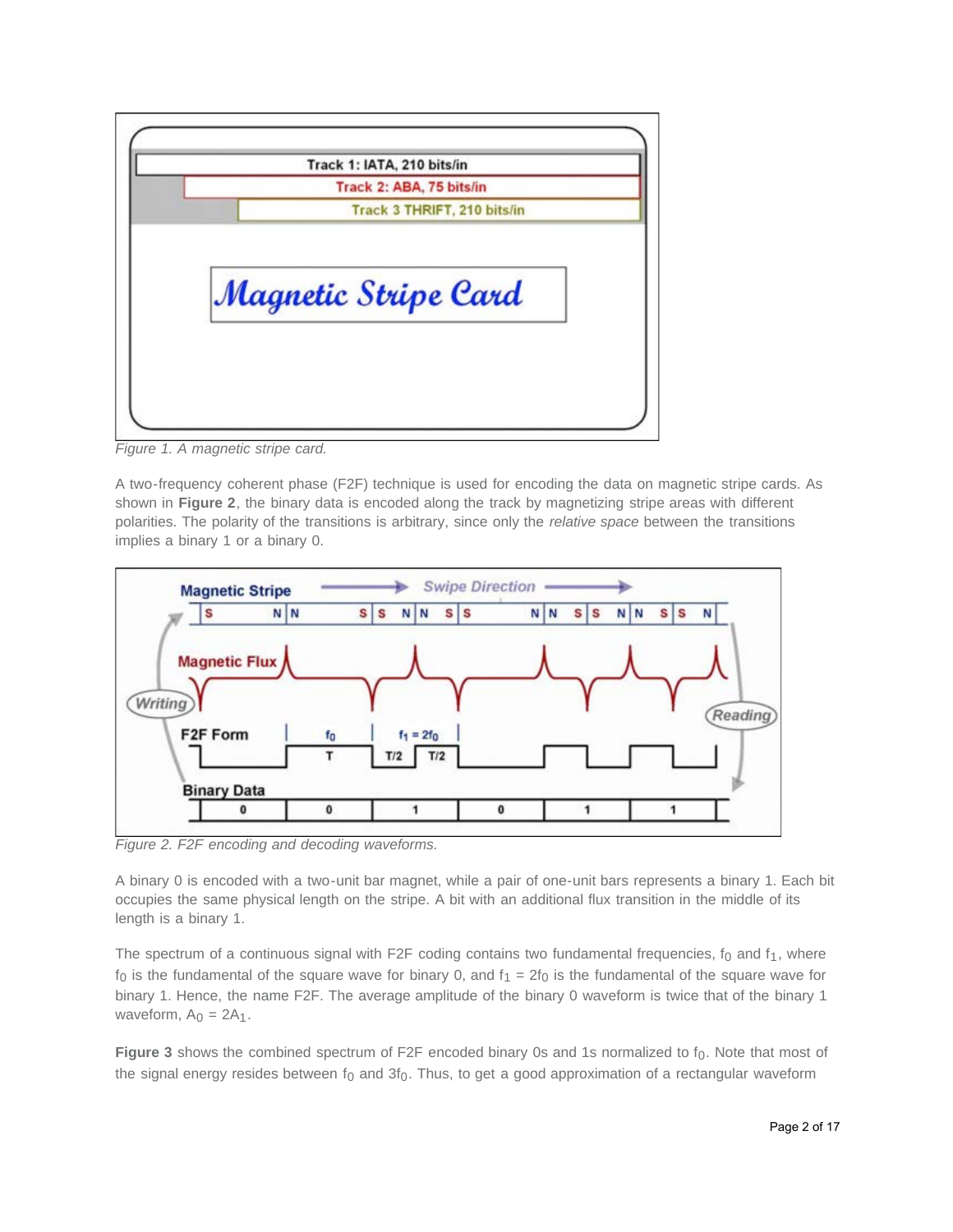containing a series of F2F encoded binary 1s and 0s, it is enough to recover the two fundamentals ( $f_0$  and  $f_1$ ) and the 3rd harmonic of  $f_0$ .



*Figure 3. Spectrum of F2F-encoded binary 0 and 1.*

Due to varying binary patterns, moreover, there will be other components below  $f_0$ . However, we can see from Fourier analysis that the amplitudes of these components decrease very quickly for decreasing frequencies. Thus, a bandwidth from  $0.5f_0$  to  $3f_0$  is adequate for recovering an F2F-encoded rectangular waveform.<sup>2</sup>

To estimate the minimum and maximum bit rates for  $f_0$  and  $f_1$ , we need to know the swipe speed range and the track recording density. From ISO/IEC standards, the recording density of Tracks 1 and 3 is 210 bits/in (8.27 bits/mm), while that of Track 2 is 75 bits/in (2.95 bits/mm).

For calculating  $f_{0,\text{min}}$  we take the slowest swipe speed supported and multiply it by the Track 2 density numbers. For  $f_{1,max}$  we pick the fastest swipe speed supported and multiply it by the density of Tracks 1 or 3.

For target swipe rates of 2in/s to 100in/s (5cm/s to 254cm/s), the range of  $f_0$  and  $f_1$  values is calculated as follows:

- Tracks 1 and 3:  $f_{0,\text{min}} = 0.42$ kbps and  $f_{1,\text{max}} = 42$ kbps
- Track 2:  $f_{0,\text{min}} = 0.15$ kbps and  $f_{1,\text{max}} = 15$ kbps

The importance of knowing  $f_{0,\text{min}}$  and  $f_{1,\text{max}}$  will become clear once we have the MRH model and study its transfer function.

### Fundamentals of Magnetic Read Heads and Card Readers

Swiping a magnetic stripe card past a stationary MRH results in a changing magnetic flux that produces a moving electric field. Thus, a voltage is induced at the MRH's output. Figure 2 can be used to study the reading process. Starting from the top, a magnetic stripe moving past an MRH results in changing flux events that induce a voltage at the MRH's output terminals. The open-circuit readback voltage without any electrical losses is given by the well-known expression:<sup>3</sup>

$$
E(\overline{x}) = K \frac{d}{dt} \int_{y_1}^{y_2} \int_{-\infty}^{+\infty} H(x, y) \times M[(x - \overline{x}), y] dx dy
$$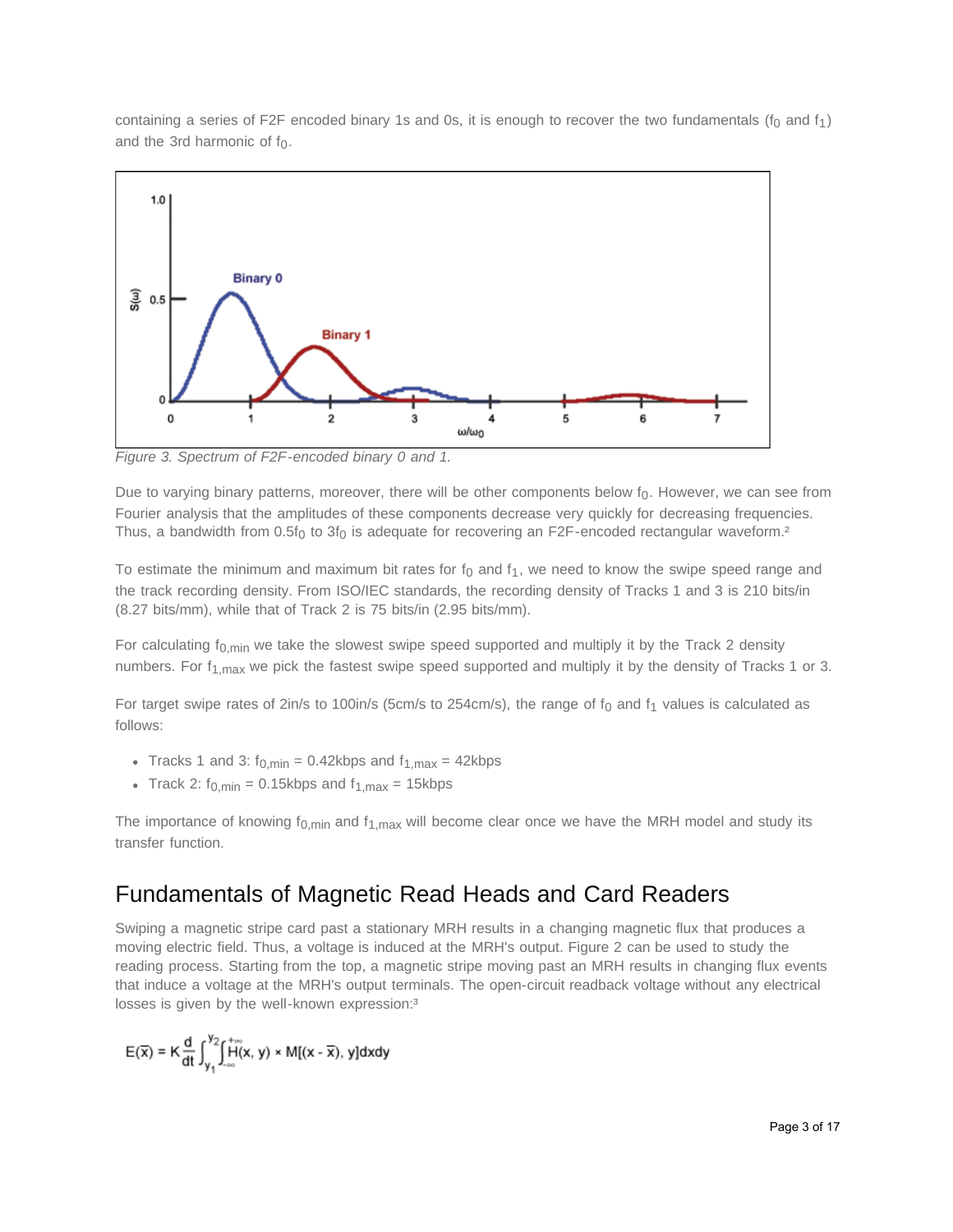Where:

 $E(\overline{\mathbf{x}})$  = open-circuit voltage

 $K = a$  constant relating the effects of magnetic-stripe velocity, head width, and the number of coil turns in the MRH

 $H(x, y)$  = field function of the read head

 $M[(x - \overline{x}), y] =$  magnetic-stripe material magnetization

 $y_1$  = spacing from the head to the top of the magnetic-stripe

 $y_2$  = spacing from the head to the bottom of the magnetic-stripe

Clearly, the above equation is highly complicated and not very intuitive for circuit analysis and design. We can use the basic principles to determine a model as follows.

The MRH transfers magnetic energy to electric energy. Since the MRH's input is a changing magnetic field and its output is a changing electric field, the model should contain at least one inductive element,  $L_h$ , and one capacitive element,  $C_h$ . In real systems some energy is always spent during the transformation. Thus, the model must also contain a resistive element,  $R_h$ . In practice, an MRH will not only have  $C_h$  across its two terminals, but it will also have an external impedance, Z<sub>o</sub>, from, for example, connecting wires, PCB traces, IC pins, probes, etc.

A model corresponding to the *n*th harmonic frequency, fn, is shown in **Figure 4a**, which then is simplified as **Figure 4b**.<sup>3, 4, 5</sup> The transfer function of the 2nd-order circuit in Figure 4b is easily calculated as:



*Figure 4. Equivalent MRH model.*

Note that the above transfer function does not contain any mechanical or magnetic terms, e.g., the swipe speed, head geometry, head and stripe separation, and the stripe magnetic properties. Thus, the transfer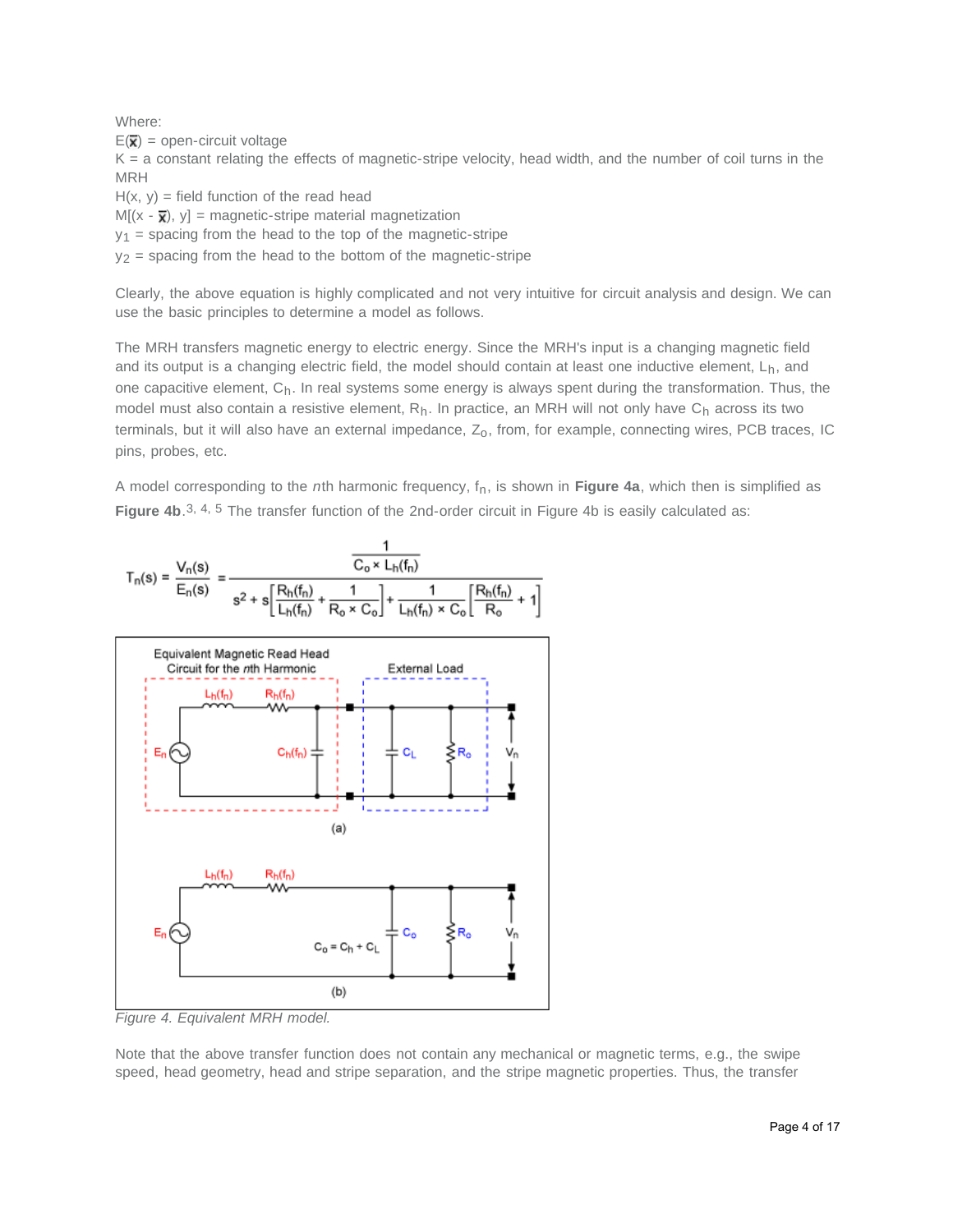function is more intuitive for circuit design.

To further simplify things, we propose using a lumped model characterized at the highest system frequency instead of limiting the model to the swipe speeds.

Next we compare the electrical specifications of MRHs from some leading manufacturers. **Table 1** lists the key specifications that are needed for the model of Figure 4b. Notice the different amount of detail. While both Manufacturers A and C specify several electrical parameters, Manufacturer B specifies only one: peak-to-peak head readout level.

| Table 1. Manufacturer Specifications for a Magnetic Head |                       |                       |                       |  |  |
|----------------------------------------------------------|-----------------------|-----------------------|-----------------------|--|--|
| <b>Parameter</b>                                         | <b>Manufacturer A</b> | <b>Manufacturer B</b> | <b>Manufacturer C</b> |  |  |
| $V_{O(P-P)}$ (mV)                                        | 20                    | 19                    | 35                    |  |  |
| $L_h$ (mH)                                               | 25                    |                       | 110                   |  |  |
| $C_h$ (pF)                                               |                       |                       |                       |  |  |
| $R_h(\Omega)$                                            | 110                   |                       | 280                   |  |  |

The following questions may arise about the missing information.

- **Head Inductance (L<sub>h</sub>).** How does L<sub>h</sub> behave over a larger frequency range? How does L<sub>h</sub> behave when carrying currents other than what is specified?
- **Head DC Resistance**  $(R_h)$ **.** What voltage level is applied across the head terminals?
- Head Read Output Level (V<sub>O(P-P)</sub>). What type of test card is used? What is the card swipe speed? What is the load across the head?
- Head Capacitance (C<sub>h</sub>). What is the capacitance between the two head terminals? Does it change with frequency?

To appreciate the importance of the above parameters, we examine the transfer function's denominator and find its roots by setting it to zero:

$$
s^2+s\bigg[\frac{R_h(f_n)}{L_h(f_n)}+\frac{1}{R_o\times C_o}\bigg]+\frac{1}{L_h(f_n)\times C_o}\bigg[\frac{R_h(f_n)}{R_o}+1\bigg]=0
$$

To keep expressions simple and better understand the 2nd-order behavior, several network analysis books<sup>6, 7</sup> use standard forms to write equations. One standard uses the form:

 $s^{2} + 2\alpha \times s + \omega_{0}^{2} = 0$ 

Whose roots are:  $s_1$ ,  $s_2 = -\alpha \pm \sqrt{\alpha^2 - {\omega_0}^2}$ 

Where:

$$
\alpha \text{ is the damping attenuation: } \alpha = \left(\frac{R_h}{2L_h} + \frac{1}{2R_o \times C}\right)
$$

$$
\omega_0 \text{ is the resonance frequency: } \omega_0 = \frac{1}{\sqrt{L_h \times C}} \sqrt{\left(\frac{R_h}{R_o} + 1\right)}
$$

Therefore, depending on the values of α and ωo, the roots of the natural response can be *real*, *complex*, or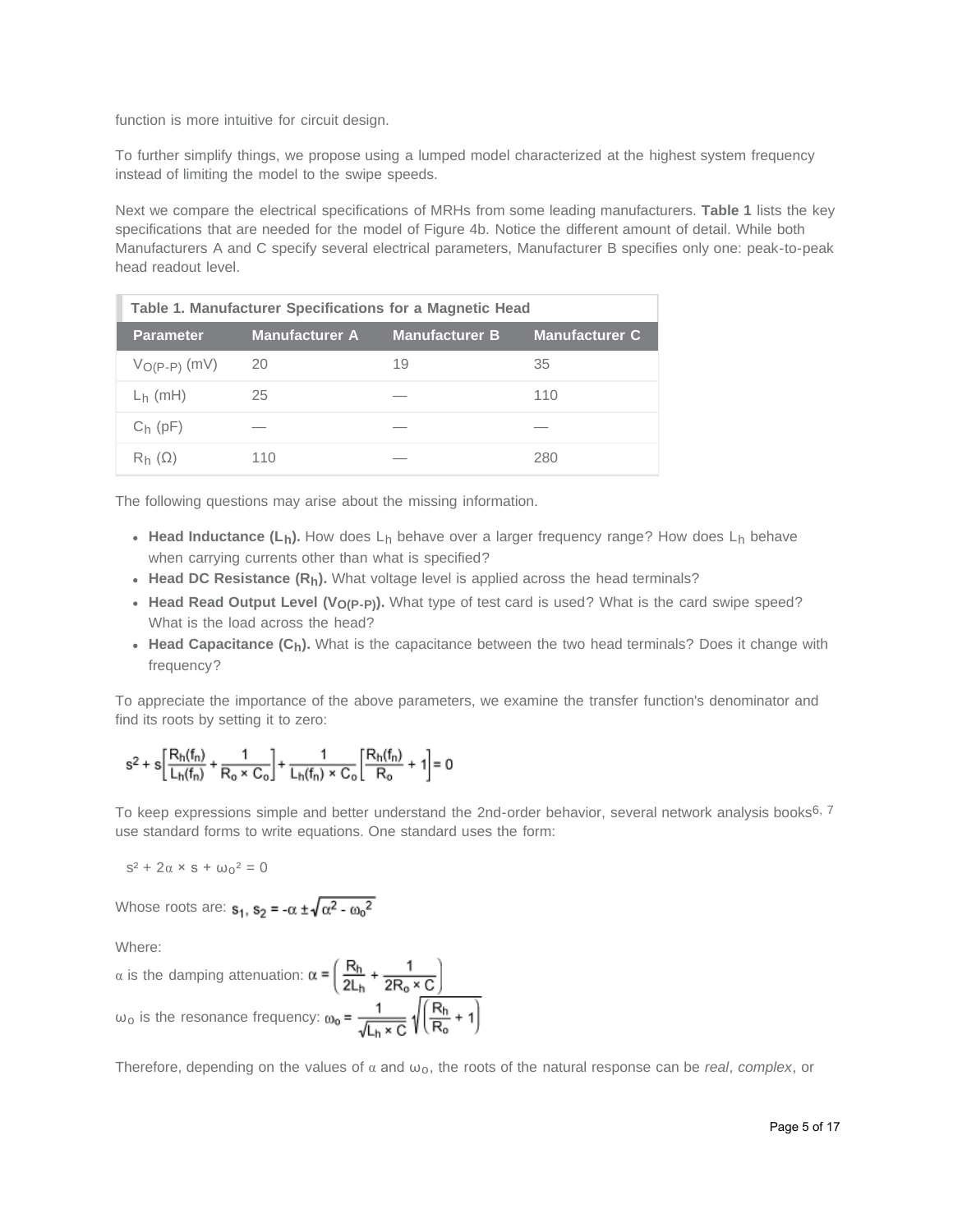*imaginary*. For readers who are familiar with other standard forms, we now define the damping factor as ζ = α/  $ω<sub>o</sub>$  (note: quality factor  $Q = 1/2ζ$ ) and use the other standard form:

 $s^2$  + 2ζω<sub>0</sub> × s + ω<sub>0</sub><sup>2</sup> = 0

Whose roots are:  $s_1$ ,  $s_2 = -\zeta \omega_0 \pm \omega_0 \sqrt{\zeta^2 - 1}$ 

When a nonzero forcing function (such as a step, a ramp, or an impulse) is applied to the system, the location of the roots in the s-plane directly affects the settling behavior. **Figure 5** shows the settling behavior for various ζ values when a step is applied at  $t = 0$ . Specifically, the settling behavior is categorized as follows:

 $\zeta$  > 1  $\rightarrow$  overdamped  $\zeta$  < 1  $\rightarrow$  underdamped  $\zeta = 1 \longrightarrow$  critically damped  $\zeta = 0 \longrightarrow$  undamped or oscillatory



*Figure 5. MRH output voltage for various ζ values.*

From Figure 5 we observe that in an *underdamped* system ringing occurs, which can cause reading errors due to false peaks and false zero crossings. However, if the system is drastically *overdamped*, timing errors can occur from slow settling and reading errors can occur from shifts in the peaks. After analyzing an MRH's time-domain behavior, we next look at its frequency-domain behavior.

**Figure 6** shows the frequency response of the transfer function,  $T_n(s)$ , which is normalized to its resonance frequency,  $\omega_0$ . We observe peaking as we approach the system resonance frequency. This is due to the intrinsic nature of the circuit shown in Figure 4b, i.e., a parallel RLC. Depending on the swipe speed, this peaking can also cause reading errors.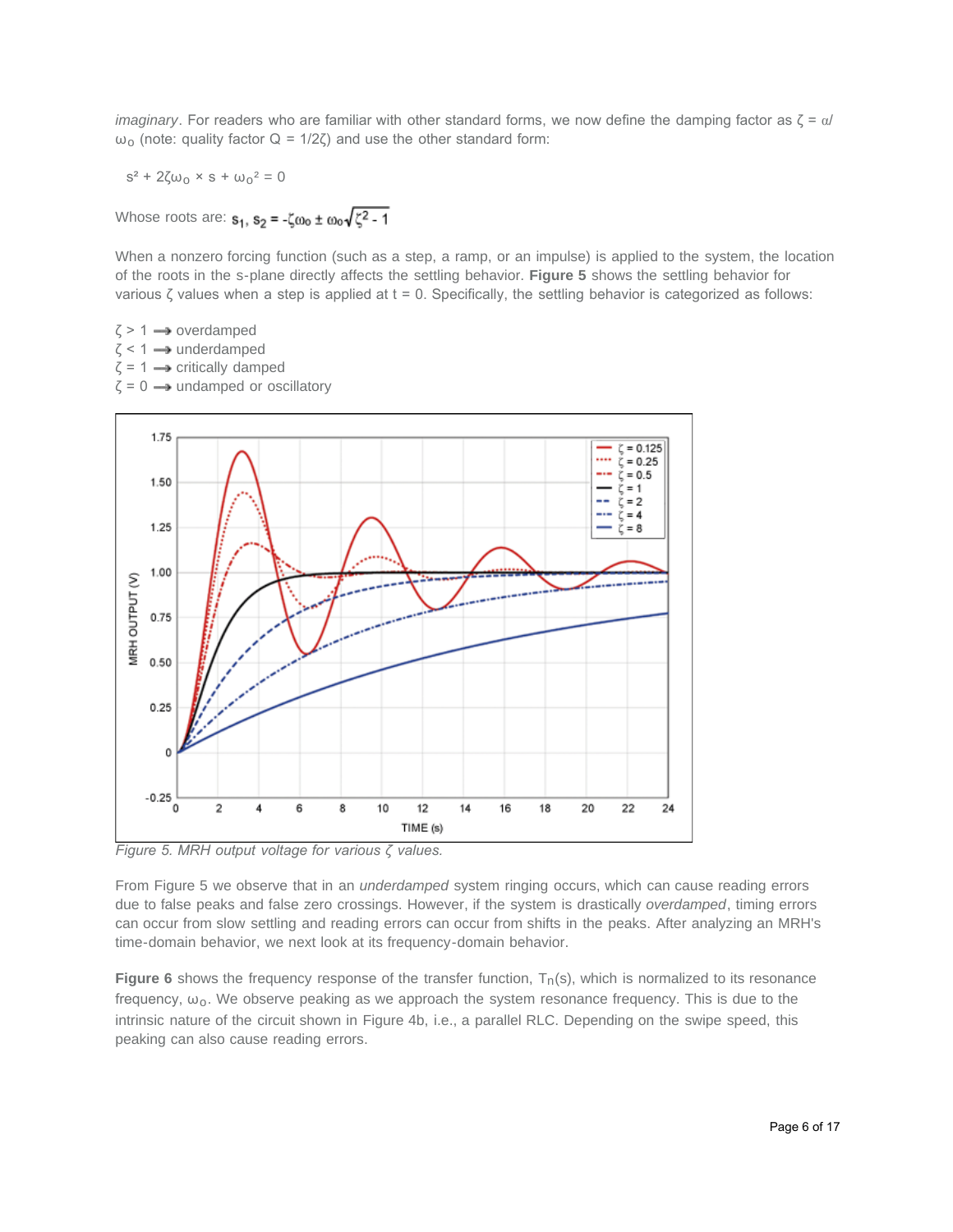

*Figure 6. Transfer function's frequency response.*

Recall that when trying to recover F2F-encoded binary data, we need the two fundamental frequencies,  $f_0$  and  $f_1$ , and at least the 3rd harmonic of  $f_0$ . From Figure 3 we see that most of the signal energy is in the vicinity of  $0.5f_0$  to  $3.5f_0$ , while a small portion is around  $6f_0$ .

What will happen to the recovered F2F waveform if higher harmonics were gained up? From Fourier analysis we know that the recovered waveform shape will change as the magnitudes of the higher harmonic coefficients change. Thus, for some cases the gain peaking shown in Figure 5 can reach a point where the 3rd and the 6th harmonics are amplified to such a level that the recovered signal is severely distorted. Any distortion that results in false peaks and zero crossings will lead to reading errors.

The above point is emphasized in **Figure 7**, which mathematically shows MRH output voltage for two different gains at higher harmonics: solid blue is the unity gain and red for a gain of two. The dotted black lines are the ZX hysteresis limits. Clearly, as the gain doubles, the MRH output signal in red shows more distortion, false peaks, and zero crossings.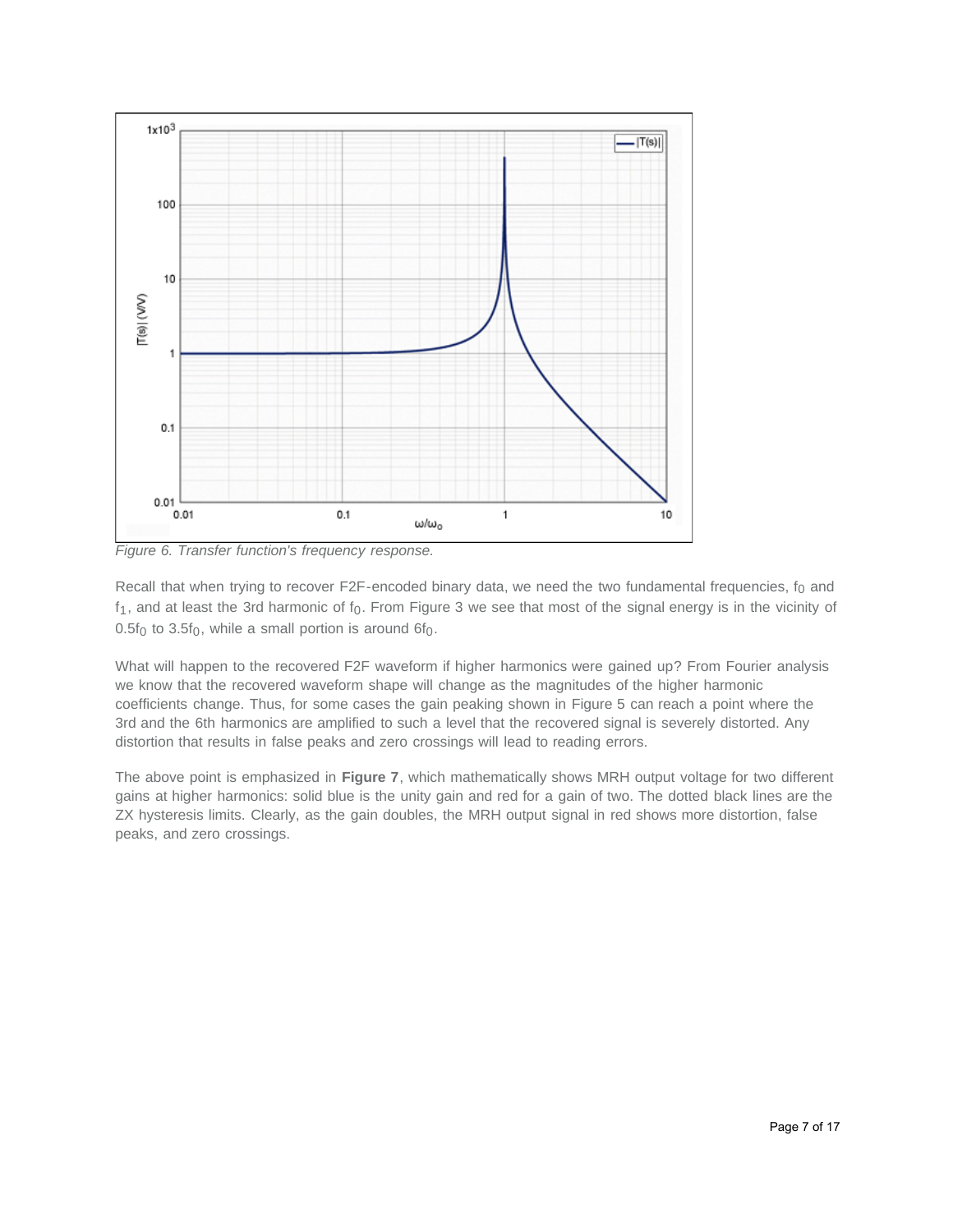

*Figure 7. Distortion in MRH output voltage due to gain peaking.*

Furthermore, the MRH will not only experience disturbances due to varying card-swipe speeds. It will also see disturbances at much higher frequencies that might be present in the overall system, for example, a highfrequency system clock. Because of gain peaking, this too can result in signal distortion and possible reading errors. Thus, for designing an optimum card-reading system, it is crucial to know the frequency behavior of the MRH beyond the swipe rates. One must characterize the MRH frequency behavior at least to the highest system frequency.

# Characterizing Various Read Heads

We used a commercially available impedance/gain-phase analyzer to find the equivalent circuits of several MRHs from different manufacturers. The characterization included single-, double-, and triple-track MRHs that were used in the MCR based on the DeepCover® Secure Microcontroller ([MAXQ1740\)](http://www.maximintegrated.com/MAXQ1740). As 12MHz is the maximum system clock frequency for the MAXQ1740, each MRH was characterized from 100Hz to 12MHz (100Hz is analyzer's limit). **Table 2** shows parameter averages for triple-track MRHs.

| <b>Table 2. CKT-B Parameters for Triple-Track MRHs</b> |        |              |             |             |  |  |
|--------------------------------------------------------|--------|--------------|-------------|-------------|--|--|
| <b>Parameter</b>                                       | MRH 1  | <b>MRH 2</b> | <b>MRH3</b> | <b>MRH4</b> |  |  |
| $L_h$ (mH)                                             | 13.67  | 58.09        | 13.20       | 57.43       |  |  |
| $C_h$ (pF)                                             | 22.15  | 31.11        | 20.60       | 16.97       |  |  |
| $R_h(\Omega)$                                          | 146.78 | 234.57       | 145.72      | 214.51      |  |  |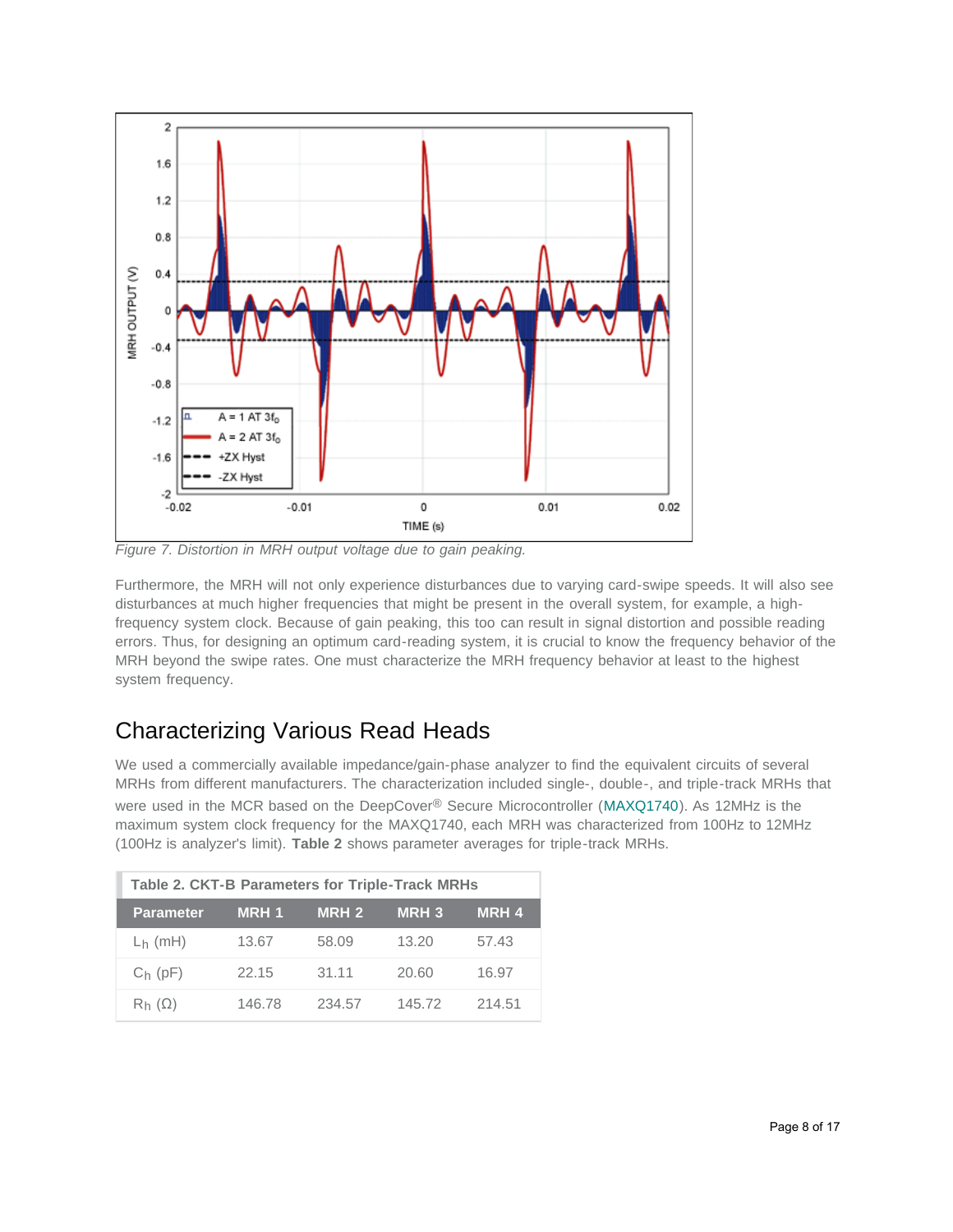## Analyzing the Measured Parameters

Comparing the parameters in Table 2, we see that MRH 1 and MRH 3 are very similar. The relative differences between their parameters are:  $ΔL_h ~ 3.6%, ΔR_h ~ 0.7%,$  and  $ΔC_h ~ 7.5%.$  For MRH 2 and MRH 4, the relative differences in their parameters are:  $ΔL<sub>h</sub> ~ 1.2%$ ,  $ΔR<sub>h</sub> ~ 9.4%$ , and  $ΔC<sub>h</sub> ~ 83%$ . Since C<sub>h</sub> affects both  $\alpha$  and  $\omega_0$ , for similar conditions we can expect the behavior of MRHs 1 and 3 to be very similar. We can expect the behavior of MRHs 2 and 4 to track below their resonance frequencies, but then change as the frequencies reach close to, and beyond, their respective resonance points.

The last two points become obvious when we plot the transfer function's frequency response for the characterized MRHs as shown in **Figure 8**. The load in Figure 8 is 1G that results in a damping ratio of 0.03. The plots for MRHs 1 and 3 are virtually the same, while the plots for MRHs 2 and 4 show increasing differences around the resonance frequencies. The increase in magnitude could result in reading errors, as described earlier.



*Figure 8. MRH transfer function vs. frequency with a 1GΩ external load (ζ = 0.03).*

**Figure 9** shows MRH transfer functions for the frequency range of 150kHz to 300kHz, i.e., 3rd and 6th harmonics corresponding to the maximum card-swipe rate of 100in/s (254cm/s). We can see that as the swipe rates increase, so do the MRH transfer-function magnitude values. The main concern here is that if higher harmonics are gained up beyond a point, false zero crossings and peaks can occur as shown in Figure 7. Also, if signals larger than the maximum allowed appear at the interface between the head and the card reader's inputs, then reading errors might occur.

Two factors cause a larger signal. First, a faster swipe increases the rate of magnetic flux change. This, according to Faraday's law, induces a larger inductor voltage, resulting in a larger inductor current. Second, a larger current flowing through a larger impedance results in a larger output voltage in accordance with Ohm's law.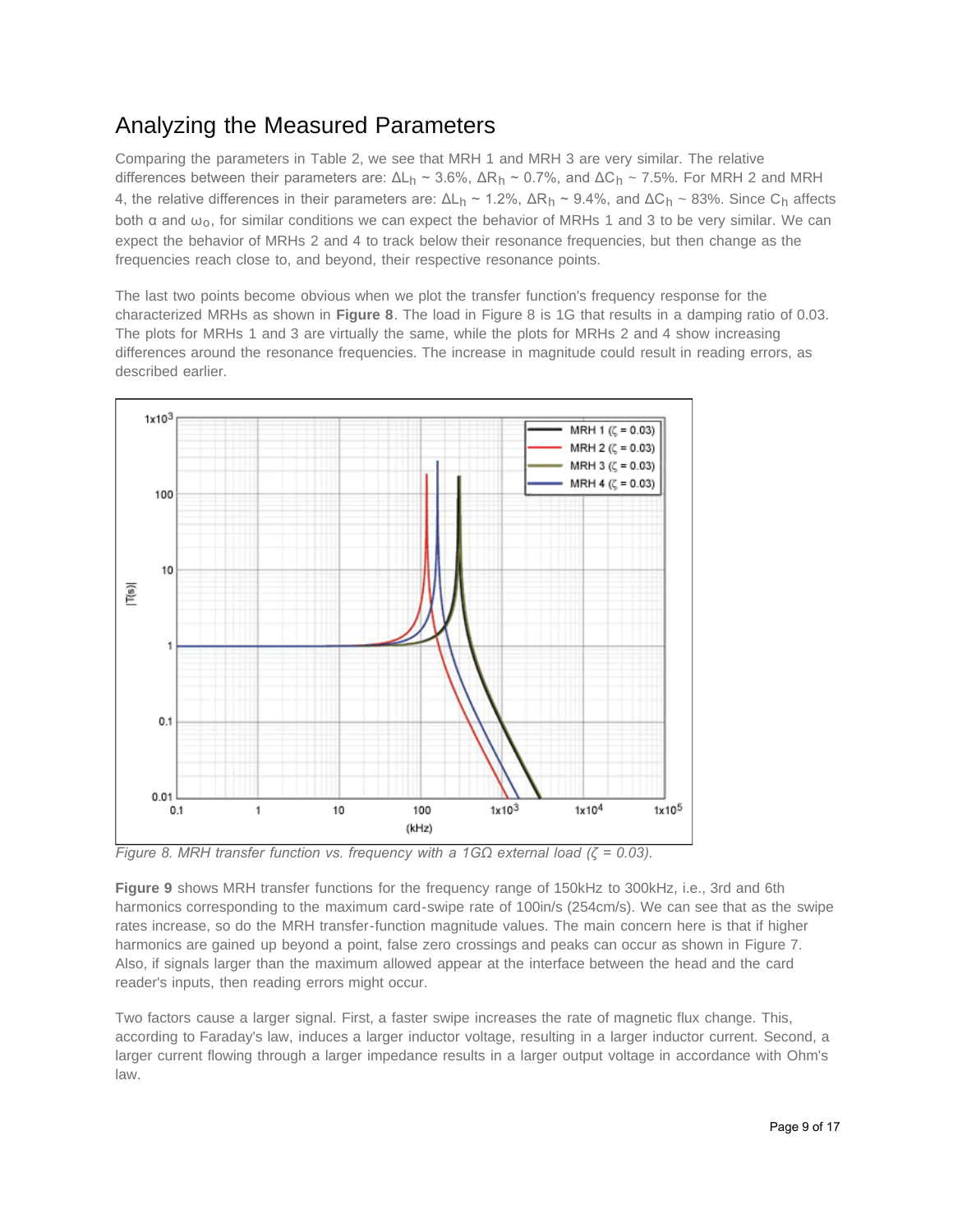Within the card swipe-rate range we need to limit the peaking to less than or equal to 20, which is the ratio between the maximum and minimum gains of the MAXQ1740 magnetic card reader. Figure 9 shows that the impedance change for MRHs 1 and 3 is less than 20, but the change for MRH 2 and MRH 4 is nearly 30 and exceeds the limit of 20.



*Figure 9. MRH transfer function vs. 3rd and 6th harmonic frequency range.*

What will happen if a damping resistor is added at the output of the MRH? **Figure 10** shows the transfer function plots for three arbitrarily different external loads values: 100kΩ, 10kΩ, and 1kΩ. We see in Figure 10 that for lower-value external resistors, the peaking is reduced compared to that shown in Figure 9. Note that for 1kΩ loads the gain at the 3rd harmonic is severely reduced for all four MRHs. This can be a problem. With 100k loads, for MRHs 2 and 3, the gains peaks at the 3rd harmonic, while for MRHs 2 and 3, the gain peaks at the 6th harmonic. The main point here is that we cannot arbitrarily pick the  $R_0$  values.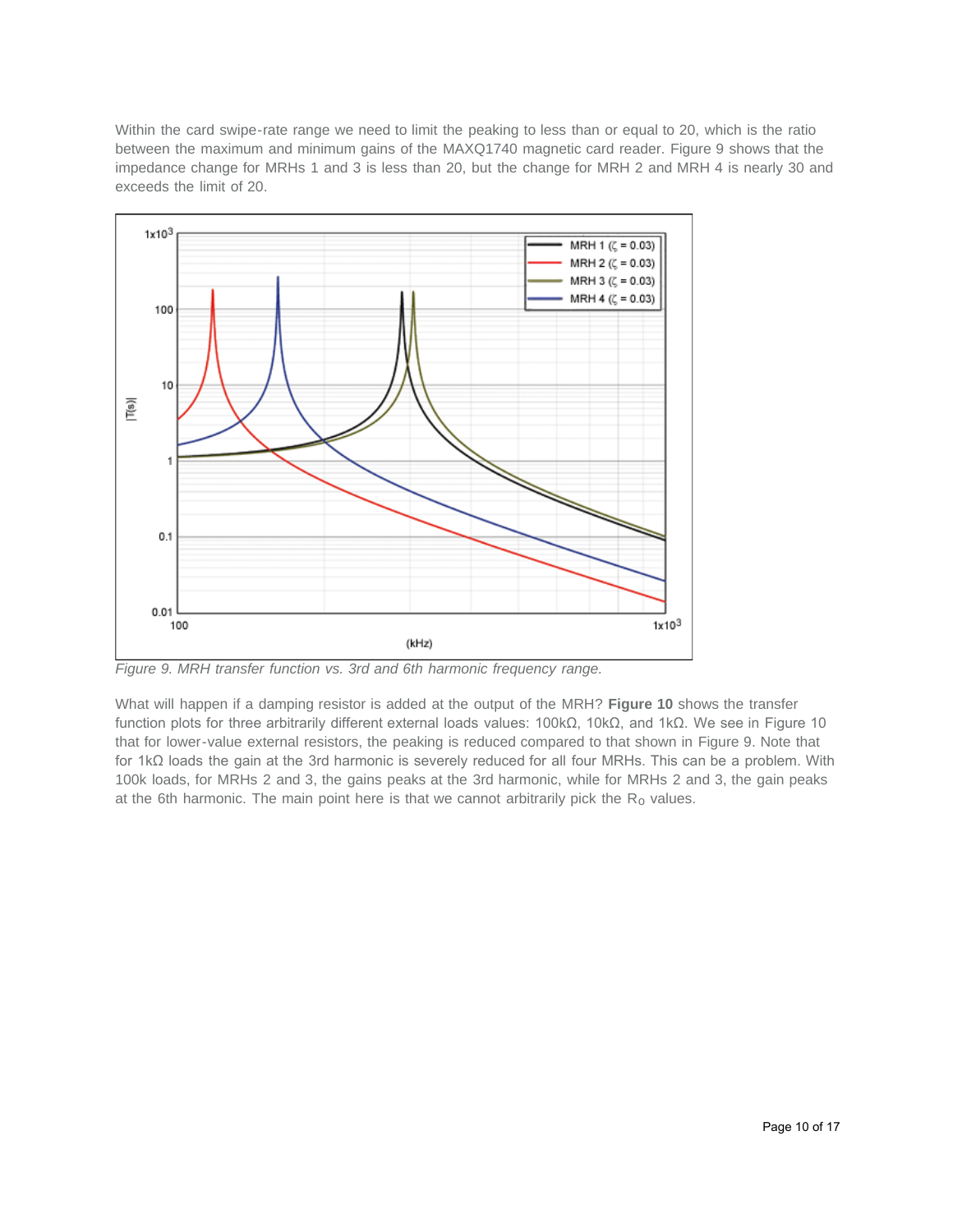

*Figure 10. MRH transfer function for different external load values.*

When using external resistor  $R_0$  across the MRH terminals, it is very important to ensure that the damping ratio, ζ, stays as close to the unity as possible. **Figure 11** plots ζ vs. Ro for the four characterized MRHs. For  $ζ = 1$ , we need R<sub>o</sub> ≈ 12kΩ for both MRHs 1 and 3; R<sub>o</sub> ≈ 22kΩ for MRH 2; and R<sub>o</sub> ≈ 28kΩ for MRH 4. **Figure 12** shows that transfer function with optimum load values. Comparing Figure 12 to Figure 10, we note that the gain does not peaking at the 3rd harmonic and stays close to unity.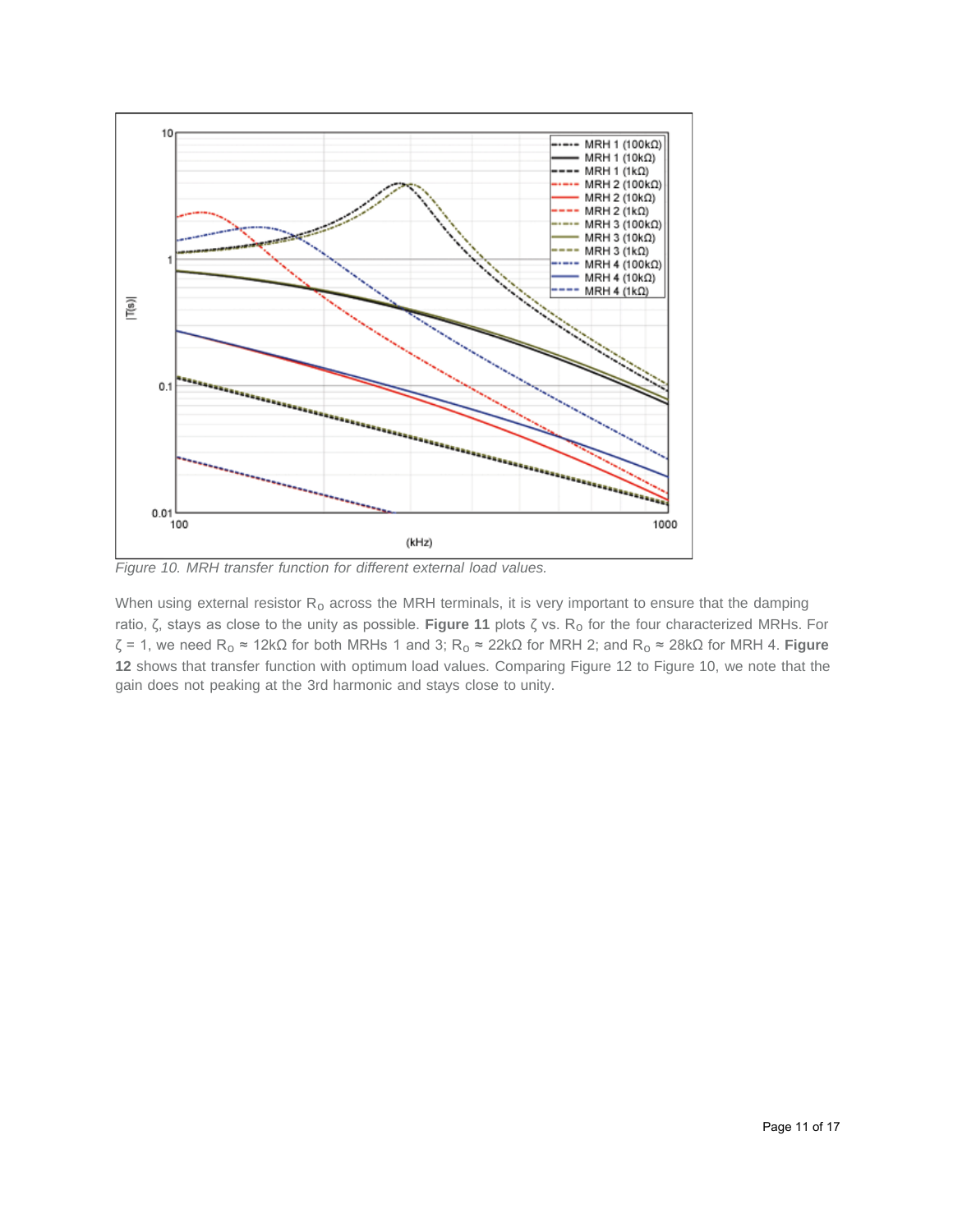

*Figure 11. MRH damping factors (ζ) vs. external resistor (Ro).*



*Figure 12. MRH transfer functions for optimal external loads.*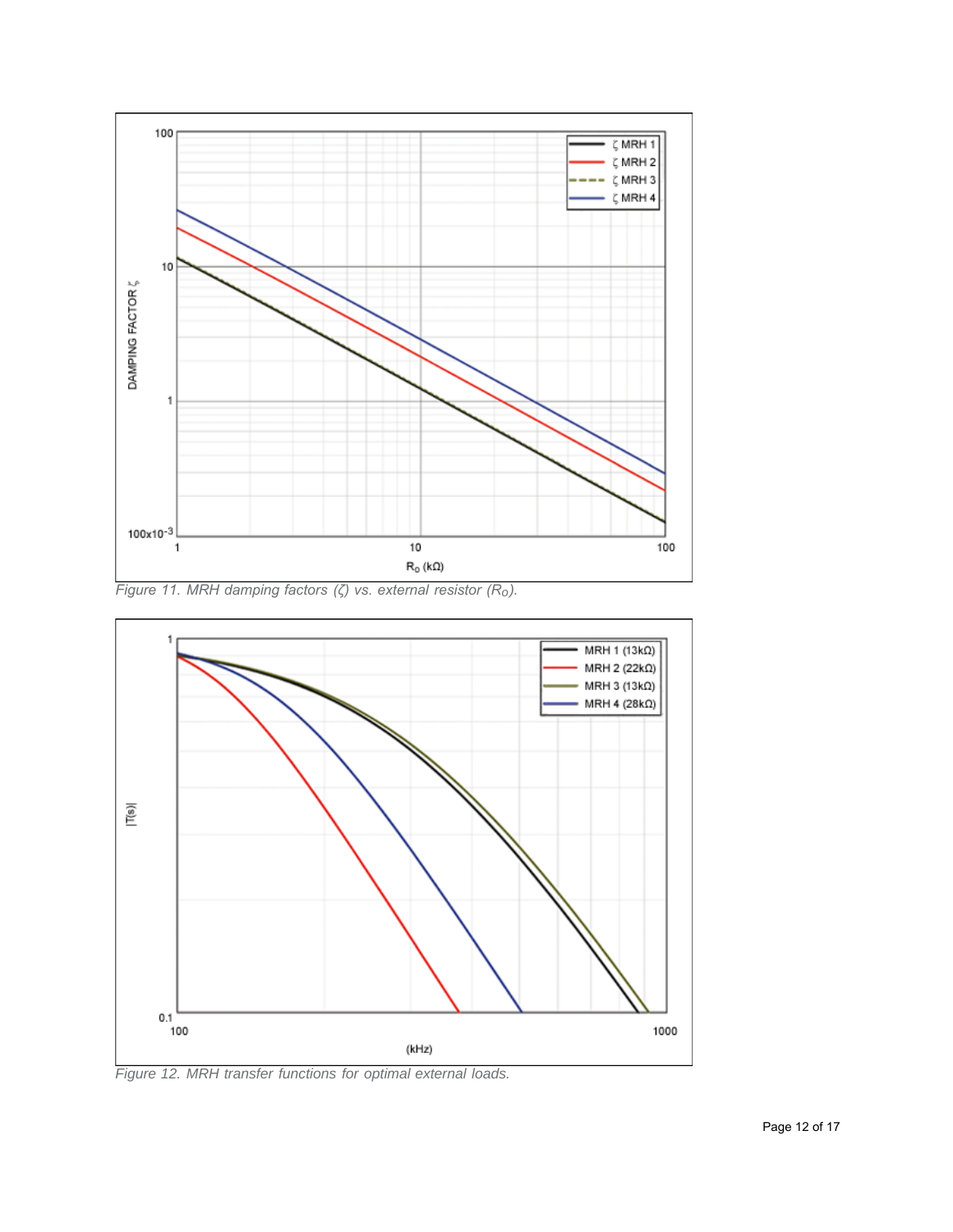While the maximum R<sub>o</sub> is set by  $\zeta$  = 1, the minimum R<sub>o</sub> value depends on the minimum signal supported and the head DC resistance,  $R_h$ . As a general rule, keep  $R_o \ge 5R_h$  so that  $R_o$  in parallel with  $R_h$  will not attenuate the head output signal by more than 20%.

There are several key points to remember here. First, due to parallel RLC, the transfer function peaks around the resonance frequency,  $\omega_0$ . Therefore, limit this peaking for the range corresponding to the 3rd and the 6th harmonics of card swipe rate, e.g., 150kHz to 300kHz for the card swipe-rate range of 42kHz to 50kHz. Second, the system behavior can be adjusted by placing  $R_0$  across the head reader's terminals. Changing  $R_0$ changes the damping ratio, ζ. Finally, select R<sub>o</sub> value to make the system critically damped and let the lead wiring and PCB routing set the  $C_0$  value.

# Optimizing Card Reading

With a method now to resolve the discrepancies in MRH specifications, we can improve card reading performance. Our focus will be on reducing the effects of noise which mostly affect the zero crossings (ZX). After characterizing the MRH model for the entire frequency range (note: the characterization must include lead wires and the PCB routing), we follow these steps.

**Step 1**. Choose an R<sub>o</sub> value to get an appropriate damping ratio and limit the gain peaking.

- In general, the target should be a *critically damped* to slightly *overdamped* system. As an exception, if for some cases the gain at the 3rd harmonic drops below half, then we can equalize the gain by a slightly underdamped system.
- An *underdamped* system can introduce noise from ringing of the input signal. Ringing noise adversely affects the ZX, but may also result in false peaks due to gain peaking.
- Keep  $R_0 \geq 5R_h$  with the maximum  $R_0$  set by  $\zeta = 1$ .

**Step 2**. On noisier printed circuit boards (PCBs) it helps to make the system *overdamped*, especially Track 2 (T2).

- T2 has 40 numeric digits, as opposed to 79 alphanumeric characters for T1/T3.
- On T2 longer gaps exist between the peaks where noise can affect ZX.
- Overdampening integrates the T2 signal. The signal approaches a saw-tooth waveform, as shown in **Figure 13**. Overdampening helps the ZX by filtering out high-frequency glitches.
- Keep  $R_0$  ≥ 5 $R_h$  so that the head attenuation stays under 20%.
- **A note of caution**: an excessively overdamped system can lead to errors due to slow settling and peak shifts.

**Step 3**. If using less expensive, but noisier read heads, overcome the noise by reducing the input signal without affecting the damping ratio.

- Choose an appropriate  $R_0$ .
- Divide R<sub>o</sub> into smaller segments so that the total R<sub>o</sub> remains the same as in Step 1.
- Use the appropriate tap to the get the required signal division.
- There are several ways to do this, as described in the Practical Examples section below.

**Step 4**. When the read head output on the MAXQ1740 exceeds 300mV<sub>P-P</sub>, internal clipping of the signal occurs. This clipping can also cause reading errors.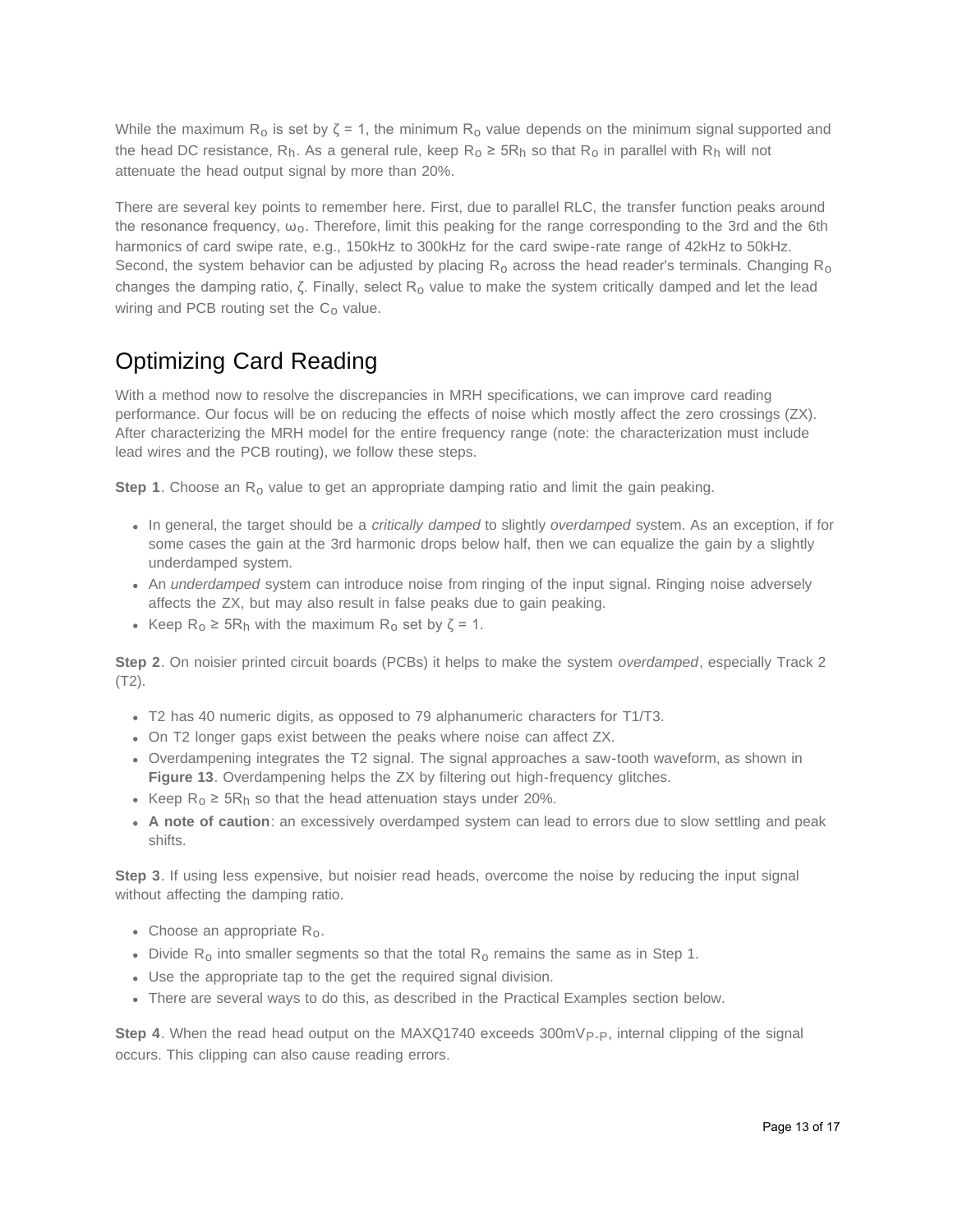Use the method described in Step 3 to reduce the signal.

### Practical Examples

#### Input Signal and Noise Reduction

Suppose the optimized output resistor value is  $R_0$ .

**Goal**: achieve a 25% reduction in the signal.

- Use one 0.25  $\times$  R<sub>o</sub> and one 0.75  $\times$  R<sub>o</sub> in series across the head. Then 0.75  $\times$  R<sub>o</sub> is tied to the head common-pin side. Tie the midpoint to the input.
- Use four  $0.25 \times R_0$  in series across the head. Tie the midpoint to the input.

**Goal**: achieve a 75% reduction in the signal.

- Use one 0.25  $\times$  R<sub>o</sub> and one 0.75  $\times$  R<sub>o</sub> in series across the head. Then 0.25  $\times$  R<sub>o</sub> is tied to the head common-pin side. Tie the midpoint to the input.
- Use four 0.25  $\times$  R<sub>0</sub> in series across the head. Tie one tap above midpoint to the input.

### Effects of Damping Factors

We next consider various damping factors and their effects on the actual signal behavior when test magnetic cards are swiped using an MCR based on MAXQ1740. MRH 2 was used in the tests. There are two important things to note about the test cards used. First, cards are commercially available from Q-Card and follow ISO/IEC 7811 through 7816 standards. Second, the card signal amplitudes are specified as a percentage of the nominal level. Thus, a 40% card implies a maximum output level that is 40% of the nominal ISO level.

Before we had the MRH model available, it took time-consuming and frustrating guesswork to determine the right value of external resistors. With the model available here, we solved the noise issues by using a 13.5kΩ external resistor that matched our model prediction. **Figure 13** shows the overdamped behavior, while **Figure 14** shows the critically damped behavior. Comparing Figures 11 and 12, we note the slow settling and peak shifts for the overdamped case compared to the critically damped behavior. Both slow settling and peak shifts can cause timing errors resulting in reading errors as described earlier.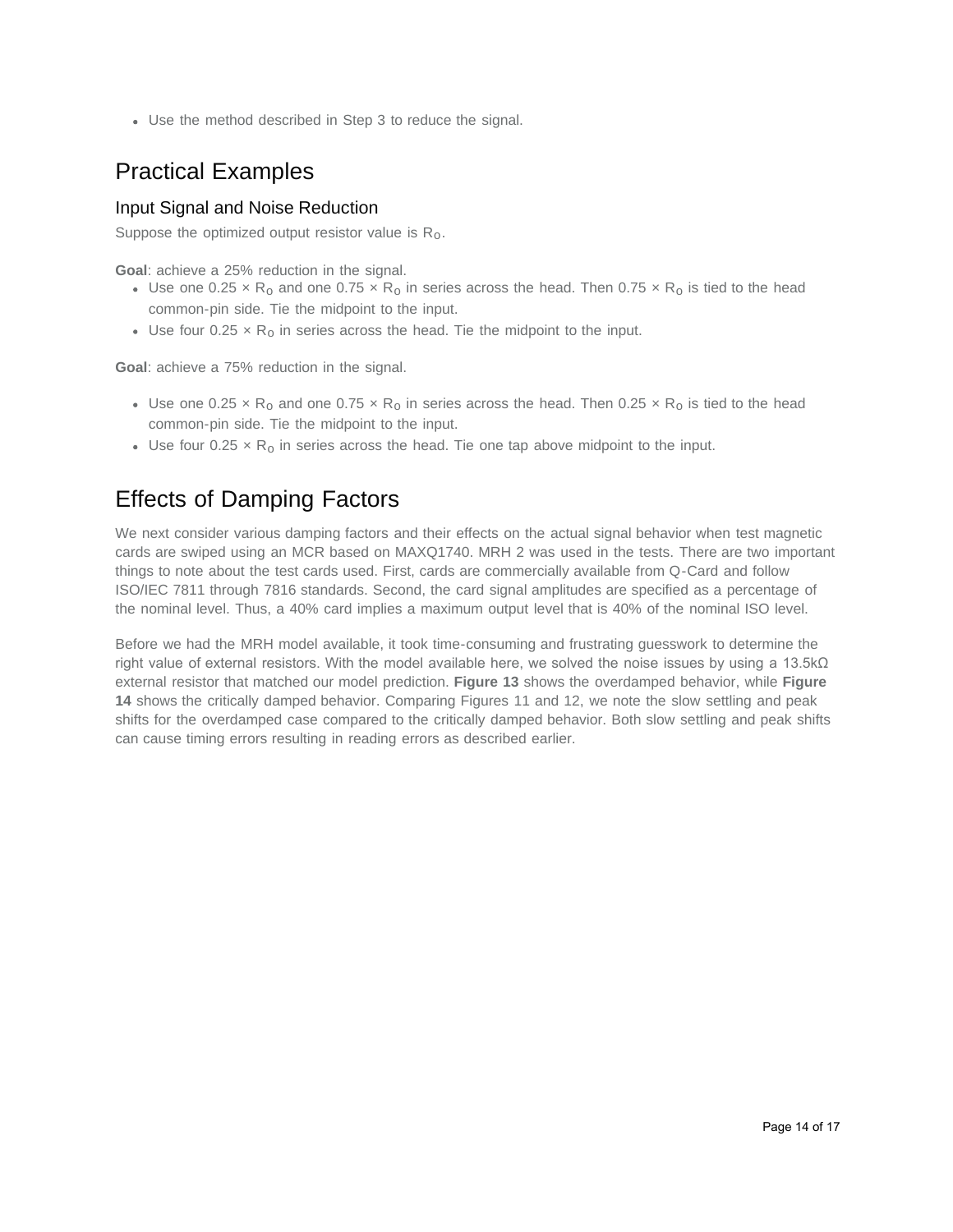

*Figure 13. Overdamped response. T2 for a manual swipe with 40% card and Ro = 1.5kΩ.*



*Figure 14. Critically damped behavior. T2 for a manual swipe with 40% card and Ro = 13.5kΩ.*

### **Conclusions**

One can certainly use Maxwell's field equations, the geometry of the MRH, and the boundary conditions to predict the MRH output-voltage behavior. However, this approach is very complicated and provides limited insights for circuit analysis, design, and debugging. Instead, we propose characterizing the MRH first and then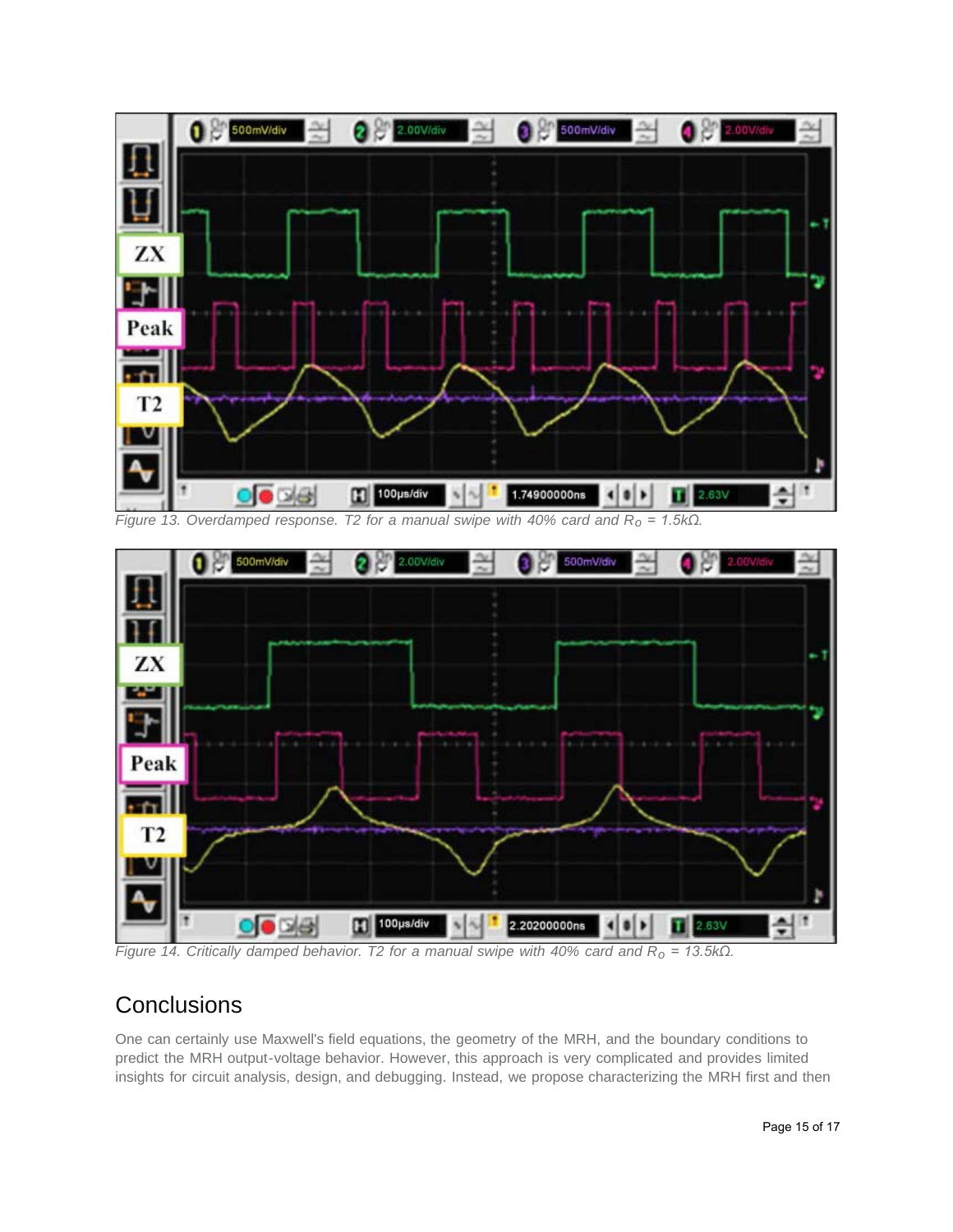using basic circuit theory and a simple circuit simulator to analyze MCR behavior.

Using methods presented in this article, one can predict and prevent potential problems very early in the design phase or when deciding which MRH to pick. For example, designers can now anticipate that in an *underdamped* system reading errors can occur due to false peaks and false zero crossings. Both ringing and excessive gain peaking (around the 3rd and 5th harmonics of the swipe speed) can produce false peaks and zero crossing. Conversely, if the system is drastically *overdamped*, timing errors can occur because of peak shifts.

The methods presented here are also useful for improving the performance of an existing card-reader system that uses a specific read head. For example, in a noisy system one can first use several series external resistors to make the system *critically damped* and then tap the MRH output from an appropriate node to divide down the MRH output level.

Finally, the methods were verified in an actual card-reader system based on the MAXQ1740 microcontroller.

#### Acknowledgements

Our methods are merely rediscovering the elegant methods developed by A. S. Hoagland in the late 1950s and published in his classical 1963 book.<sup>3</sup>

Many thanks are given to Maxim engineers: Steve Grider who provided the most help; Bryan Taylor, Stephen Umfleet, and Lonnie Hornsby for their help in the lab; Kevin Kwak, Don Pearce, Mark Weldele, Gary Zanders, Brandon Priddy, Nadeem Mirza, Mark Lovell, Kathy Vehorn, Aaron Minor and Jeff Owens for their design, test, and system-level contributions and suggestions.

#### References

1. ISO/IEC 7810, ISO/IEC 7811, ISO/IEC 7812, ISO/IEC 7813. For more information and the standards, visit [www.iso.org/iso/search.htm?](http://www.iso.org/iso/search.htm?qt=identification+cards&searchSubmit=Search&sort=rel&type=simple&published=on) [qt=identification+cards&searchSubmit=Search&sort=rel&type=simple&published=on.](http://www.iso.org/iso/search.htm?qt=identification+cards&searchSubmit=Search&sort=rel&type=simple&published=on)

- 2. Cuccia, C. L., *Harmonics, Sidebands and Transients in Communication Engineering*, McGraw-Hill, New York, 1952.
- 3. Hoaglaind, A. S., *Digital Magnetic Recording*, Wiley, New York, 1963.
- 4. Chu, W. W., *Computer Simulations of Waveform Distortions in Digital Magnetic Recordings*, **IEEE® Transactions on Electronic Computers**, Vol. 15, pp. 328–336, Jun. 1966.
- 5. Chu, W. W., *A Computer Simulation of Electrical Loss and Loading Effect in Magnetic Recording*, **IEEE® Transactions on Electronic Computers**, Vol. EC-16, No. 4, pp. 430–434, Aug. 1967.
- 6. Nilsson, J.W., *Electric Circuits*, 3<sup>rd</sup> ed., (Reading, MA, Addison-Wesley Publishing C<sub>o</sub>.), 1990.
- 7. VanValkenger, M.E., *Network Analysis*, 3rd ed., (Englewood Cliffs, NJ Prentice-Hall), 1974.

DeepCover is a registered trademark of Maxim Integrated Products, Inc. IEEE is a registered service mark of the Institute of Electrical and Electronics Engineers, Inc.

**Related Parts**